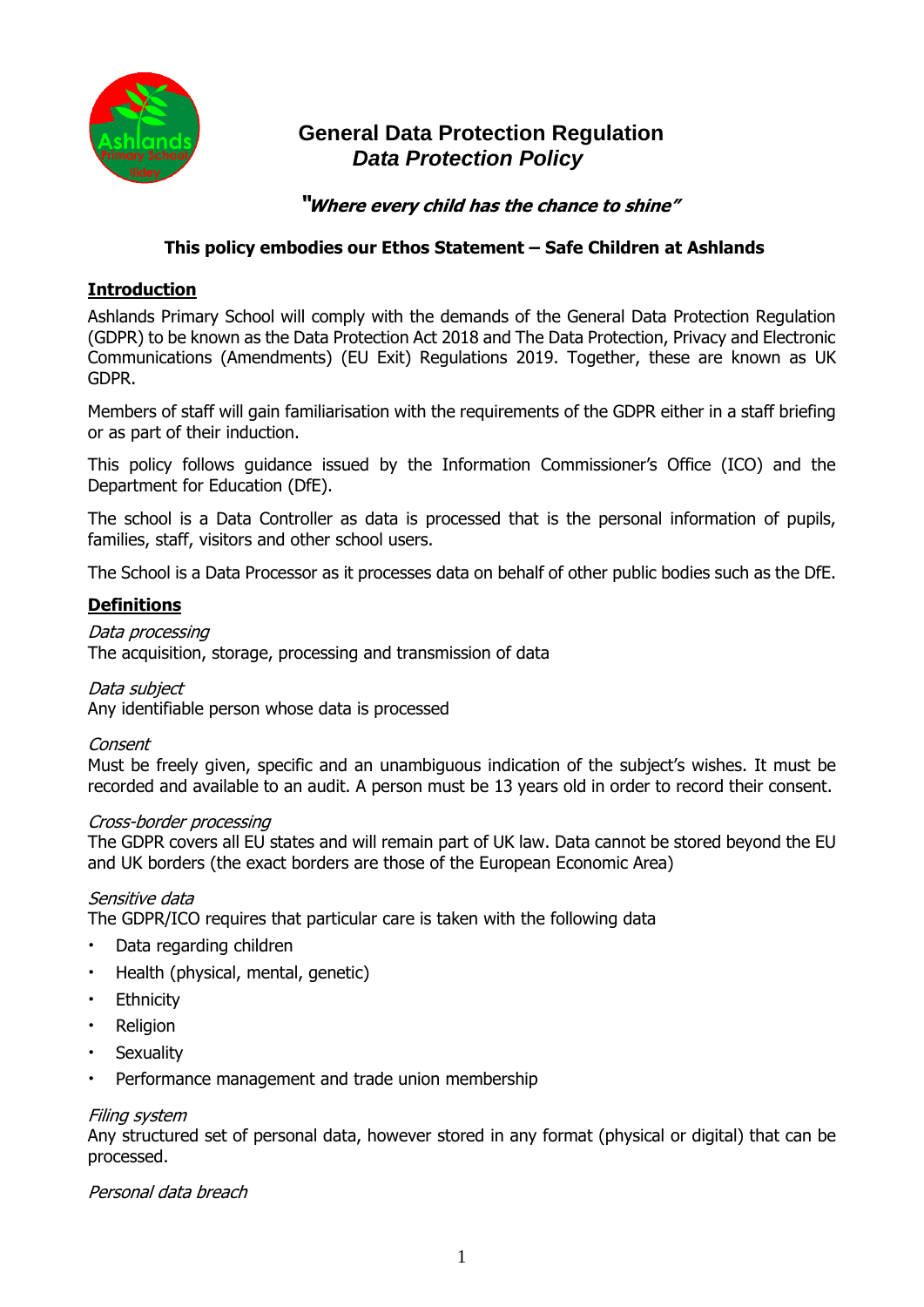A breach of data security leading to the accidental or unlawful destruction, loss, theft, alteration, unauthorised disclosure, destruction, sale or access to any processed data. Data subjects affected by a data breach must be informed of the breach within 72 hours. Breaches must be reported to the ICO within 72 hours.

#### Pseudonymisation

The act of making data anonymous. There must be security between pseudonymised data and any data that could re-identify a person.

#### Password protection

The act of 'locking' a device or document. The information remains readable beyond the password.

## Encryption

The act of encoding all the information beyond a password or code.

## Legal basis

The school decides, and registers with the ICO, upon which legal basis it processes data. As a public body with set duties the school uses the following bases for processing and controlling data

## Legal basis: **Public Task**

- Admissions
- **Attendance**
- **Assessment**
- Pupil and staff welfare
- Safe recruitment
- Staff training
- Performance Management

## Legal basis: **Consent**

- Various uses of photographs and moving images
- Trade union membership
- Staff ethnicity, religion and health data (Note the Staff Privacy Statement)
- The use of data to promote the social life of the school community

## Legal basis: **Contract**

When processing is required to carry out the performance of a contract

## Personal data

Anything that might lead to the identification of a person: name, number, characteristics, photograph, correspondence.

## Data portability, data subject access request

Data subjects (or a child's parents) may request access to a copy of all their data. The school has established an efficient means of accomplishing this task which may not carry a charge and will be completed within 15 working days. Data subjects may request that data is brought up-to-date or made more accurate.<sup>1</sup>

## **Principles**

- Personal data must be processed lawfully, fairly and transparently
- Personal data can only be collected for specific, explicit and legitimate purposes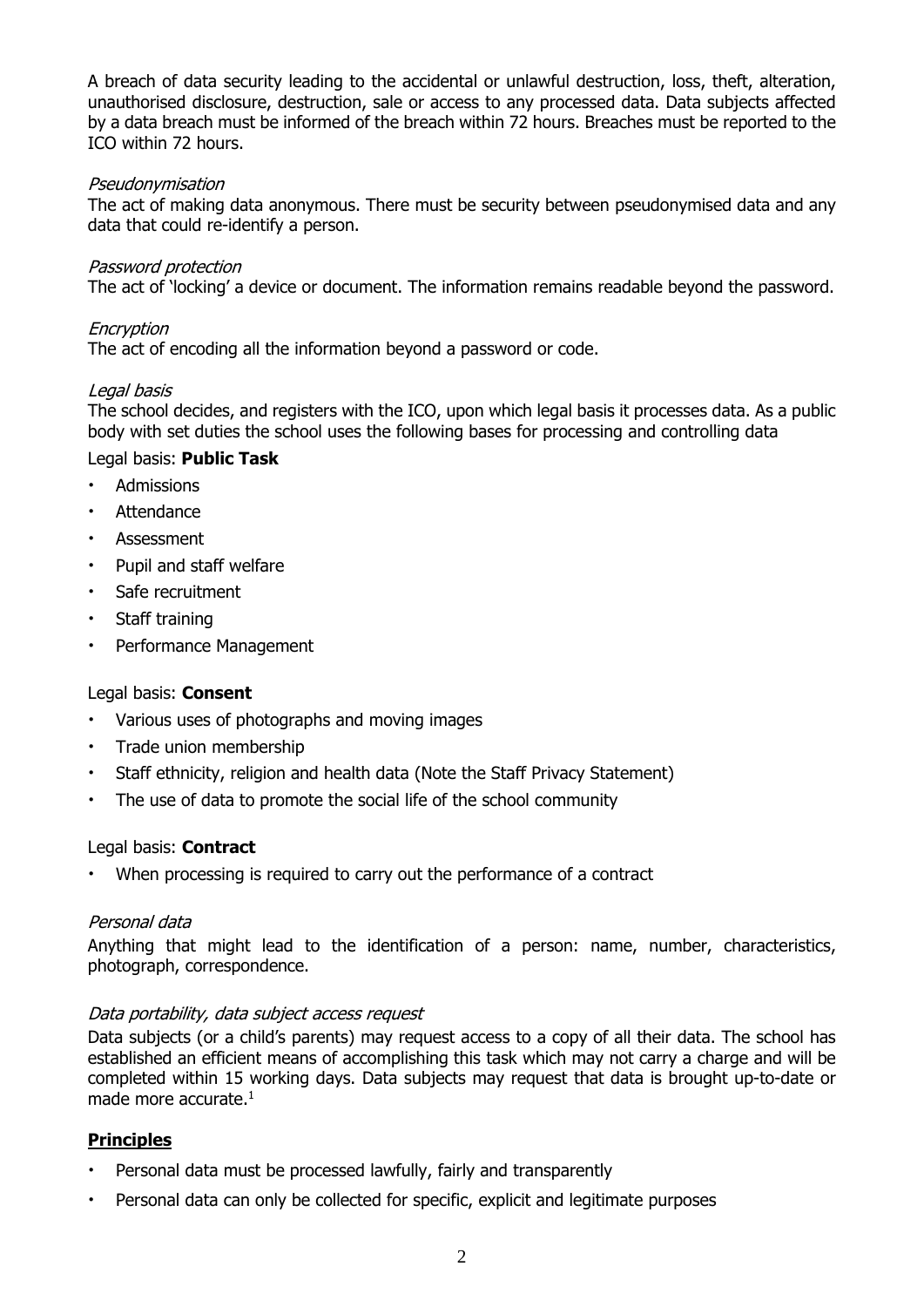- Personal data must be adequate, relevant and limited to what is necessary for processing
- Personal data must be accurate and kept up-to-date
- Personal data may identify the data subject only as long as is necessary for processing
- Personal data must be processed in a manner that ensures its security
- Any breaches in data security must be reported to the ICO within 72 hours
- The school must report any breaches caused by third parties who have access to school users' data within 72 hours.
- The school must inform any data subject (person identified in data) where a data breach may have led to the unauthorised access to their personal information <sup>2</sup>

#### **Roles and Responsibilities**

The school's Privacy Statements set out in detail how the school will maintain the security of school users' data. The Acceptable Use Policies set out the duties of the staff and other school users in supporting data security.

Within school the security of data is coordinated by Andrew Soutar Headteacher

The governor with special responsibility for data security is Mr Ritchie Williamson

The school has appointed a **Data Protection Officer** who has responsibility for overseeing the implementation of this policy and all GDPR related documents. The DPO will monitor compliance, report to the school leadership and support the school with updates and interpretations as the GDPR develops.

The DPO will liaise between the school and the ICO and must be informed as soon as is practicable of any personal data security breach.

The DPO will support the school in its communication with schools users (pupils, families, parents, governors, contractors and visitors) about the school's GDPR procedures. This will include the drafting of privacy statements, acceptable use policies and data subjects rights.

Data subject requests should be made in writing to the DPO. The DPO might have to respond to any or all of the following

- Why the data a is processed
- On which basis
- Who has seen it
- How long it will be stored for
- Where the data was sourced
- Whether decisions have been based on the data

Children below the age of 13 do not have the right to make a subject access request, so requests must be made by parents. The school may take into account the views of a pupil.

The school's DPO is

Adrian Stygall of Safeguarding Monitor Ltd 2 Wellington Place, Leeds, LS1 4DL [adrian@safeguardingmonitor.co.uk](mailto:adrian@safeguardingmonitor.co.uk) 03304 004 142 07711 88 4759

The DPO's duties are set out in greater detail in the service level agreement and contract held between the school and Safeguarding Monitor. Staff should contact the DPO should they believe that this policy and/or the privacy statements and/or the acceptable use policies are not being followed.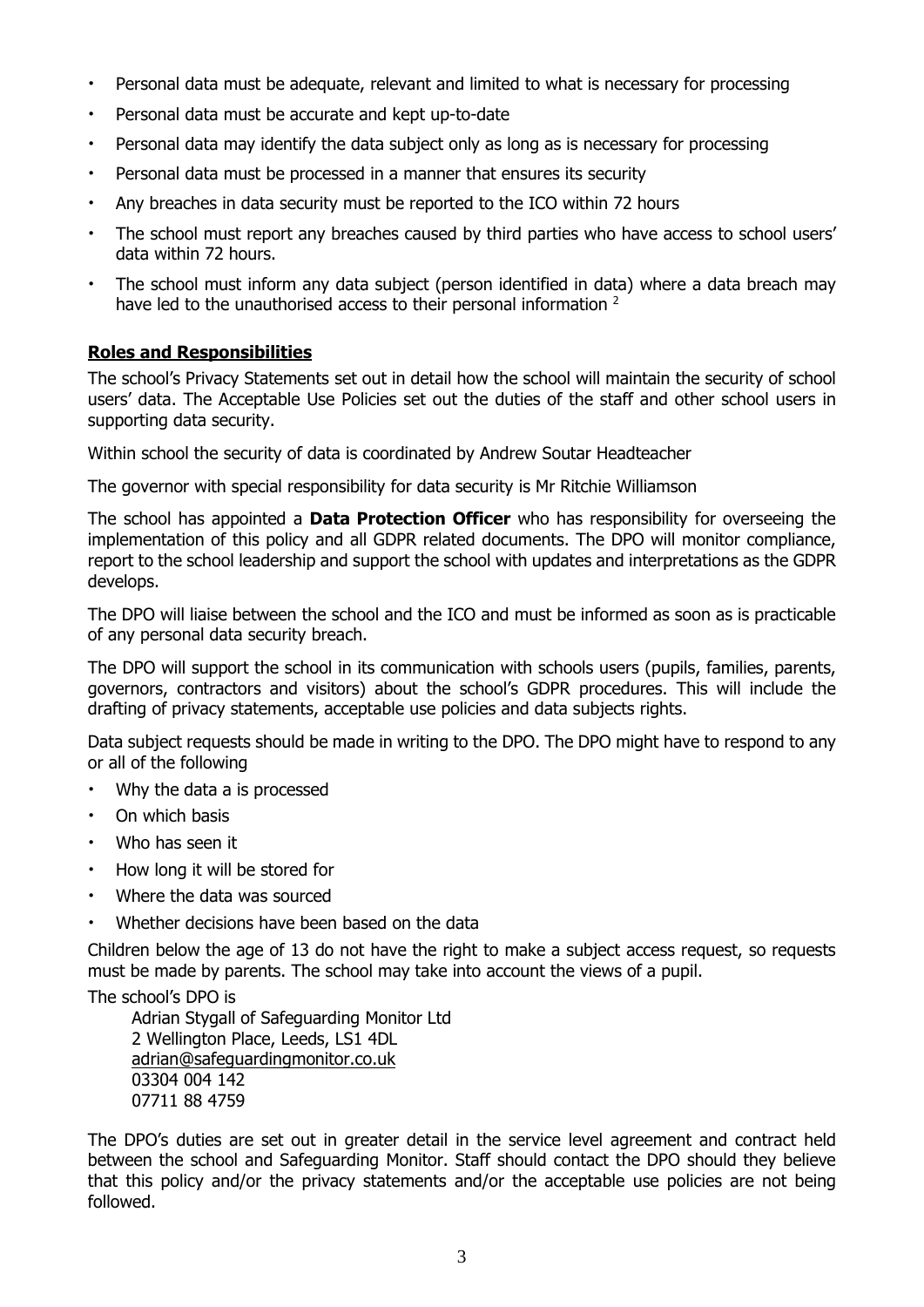# **Data Audit**

The school will carry out a data audit with support from Safeguarding Monitor and their technical support company. Within the audit the school will record all third parties' compliance with the GDPR if those third parties process data for any school users. Such confirmation will, from now on, be an essential part of any contract with third parties when the processing of school users' data is involved. The school will not share data, or have any data processed, by any third parties who do not confirm their compliance with GDPR requirements.

Preferably companies that process school users' data will have certification to ISO27001.

The audit will also check the security of physical and digital records and devices.

# **Processing Records**

To meet the ICO's recommendation that 'scrupulous records' are developed the school will record its processing of data and the results of its data audit. It will record the ongoing security measures for physical and digital filing systems. Confirmation of compliance by third parties accessing any school user data will be recorded.

In broad terms the school will record which data has been processed (including deletions when data should no longer be stored) on which legal basis.

Consent replies are recorded within the system.

# **Sharing Data**

Personal data may be shared with third parties to

- Protect the vital interests of a child
- Protect the vital interests of a member of staff
- To prevent or support the detection of fraud or other legal proceedings
- When required to do so by HMRC

## **CCTV**

CCTV is used to support the safety and security of school users. We adhere to the ICO's code of practice\* for its use. Although consent is not required for its use prominent notices inform school users that CCTV is used within the school site.

\*In the picture: A data protection code of practice for surveillance cameras and personal information

## **Photographs and moving images**

Consent is requested from parents and staff for the use of images. Letters requesting consent outline the choices that pupils and staff may make for the use of their images.

The school may seek consent to use photographs for the following purposes:

- To support school user welfare (identity and security)
- To celebrate achievement within the classroom
- To celebrate achievement within the school
- To celebrate achievement in the printed press
- To celebrate achievement online

#### **The school's specific data security measures - data protection by design**

- A. All IT systems mobile devices, laptops, tablets, mobile phones and any device capable of processing data, will be password protected.
- B. All IT systems will be kept securely; the server and hard disks will be in a locked cabinet and the server room locked when the school is closed and at other times of reduced security; desktop computers and portable devices will be sited/stored in secure places.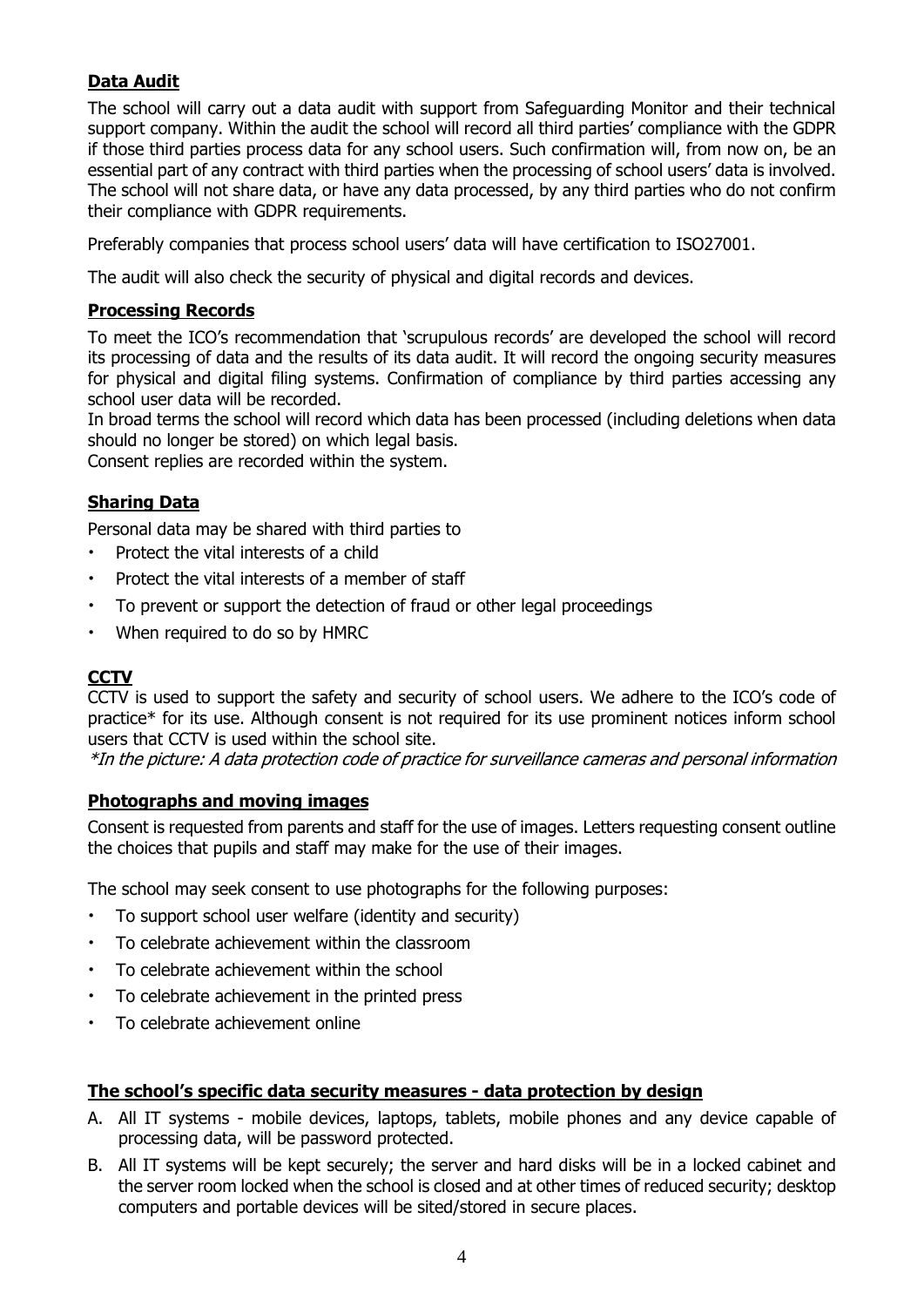- C. Staff are expected to ensure the safety of their allocated school devices: devices may not be let unattended in cars at any time and they must be kept out of sight if taken home.
- D. All passwords must be 'strong;' (at least 8 characters with a mixture of upper and lower case letters, numbers and symbols), the school will require regular changing of passwords.
- E. No passwords will be written down or shared; advice is available on the safe storage of passwords.
- F. The school will devise granulated levels of access as appropriate to staff responsibilities for access to personal data.
- G. Devices that are used to process sensitive data and/or are vulnerable to theft will be secured with encryption Bitlocker
- H. All emails containing personal data will use school systems and be encrypted school email accounts to be used
- I. All deleted data will be deleted in a secure manner: physical data will be shredded and digital data will fully deleted with trash / junk emptied regularly. Hard disks no longer required will have the data on them deleted and the deletion certified by Datacable the school's IT support company
- J. Only data that is necessary for the effective performance of the school will be processed.
- K. Data protection will be integrated into all appropriate policies and procedures (e.g. staff induction).
- L. Staff will be updated with any significant interpretations or developments of the GDPR.
- M. The school will have data impact assessments in place to protect vulnerable data subjects and sensitive data.
- N. Data contained within an email, or attached to an email, will be transferred to a secure folder and the email deleted.
- O. Physical data will be kept securely, having regard to the sensitivity of the data and the vulnerability of the data subject e.g. medical data will be accessible to those who need to support a school user's needs, but not to others.
- P. All school users will handle personal data with care: it will not be left unattended (unattended computers must be locked), school users will not allow others to oversee personal data (screens must be positioned with care); papers must not be left where others can see them.
- Q. All computers that might be used to process data will be set to lock (a screensaver will activate) after 10 mins of inactivity.
- R. The Headteacher and/or the DPO will approve who and how personal data is stored on mobile devices.
- S. All digital data that is stored will be backed up on at least password protected devices see the school's disaster recovery plan
- T. Personally owned devices will not be used for the storage of school personal data.

# **Data breaches**

All staff must report to a member of the SLT or the DPO any suspected data breaches (the loss, theft, unauthorised access to data etc.) immediately. It will be for the SLT/DPO to decide whether the suspected data breach warrants reporting to the ICO. NB a data breach would include the accidental sharing of personal data via a wrongly addressed email.

# **Training**

All staff will receive basic training in the requirements of the GDPR. The training will be recorded in the data audit and/or the data processing records. Governors will also receive a briefing. Data protection will form a part of pupils' e-safety education. The school will keep staff and governors up to date with guidance, changes and interpretations to data protection law.